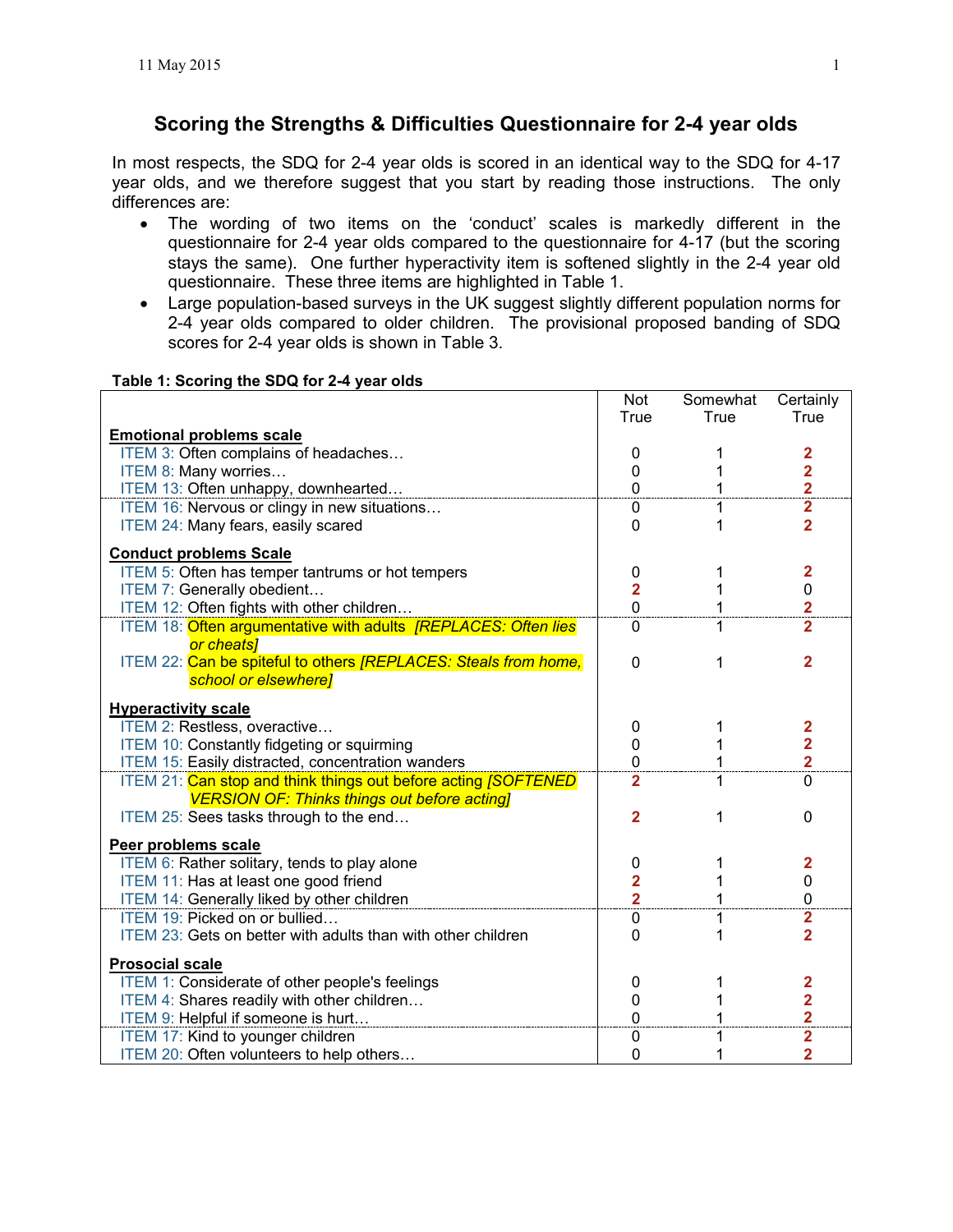**Total difficulties score**: This is generated by summing scores from all the scales except the prosocial scale. The resultant score ranges from 0 to 40, and is counted as missing of one of the 4 component scores is missing.

#### **Generating impact scores**

When using a version of the SDQ that includes an 'impact supplement', the items on overall distress and impairment can be summed to generate an impact score that ranges from 0 to 10 for parent--report, and from 0 to 6 for teacher-report.

The impact score for 2-4 year olds is calculated in an identical way to the SDQ score for 4-17 year olds. The only change is that, as highlighted below, the item on 'Classroom learning' for 4- 17 year olds becomes 'Learning' for 2-4 year olds.

## **Table 2: Scoring the SDQ impact supplement**

|                                          | <b>Not</b> | Only a | A medium | A great |
|------------------------------------------|------------|--------|----------|---------|
|                                          | at all     | little | amount   | deal    |
| <b>Parent report:</b>                    |            |        |          |         |
| Difficulties upset or distress child     |            |        |          |         |
| Interfere with HOME LIFE                 |            |        |          |         |
| Interfere with FRIENDSHIPS               |            |        |          |         |
| Interfere with <b>CLASSROOM LEARNING</b> |            |        |          |         |
| Interfere with LEISURE ACTIVITIES        |            |        |          |         |
|                                          |            |        |          |         |
| Teacher report:                          |            |        |          |         |
| Difficulties upset or distress child     |            |        |          |         |
| Interfere with PEER RELATIONS            |            |        |          |         |
| Interfere with <b>CLASSROOM LEARNING</b> |            |        |          |         |
|                                          |            |        |          |         |

Responses to the questions on chronicity and burden to others are not included in the impact score. When respondents have answered 'no' to the first question on the impact supplement (i.e. when they do not perceive themselves as having any emotional or behavioural difficulties), they are not asked to complete the questions on resultant distress or impairment; the impact score is automatically scored zero in these circumstances.